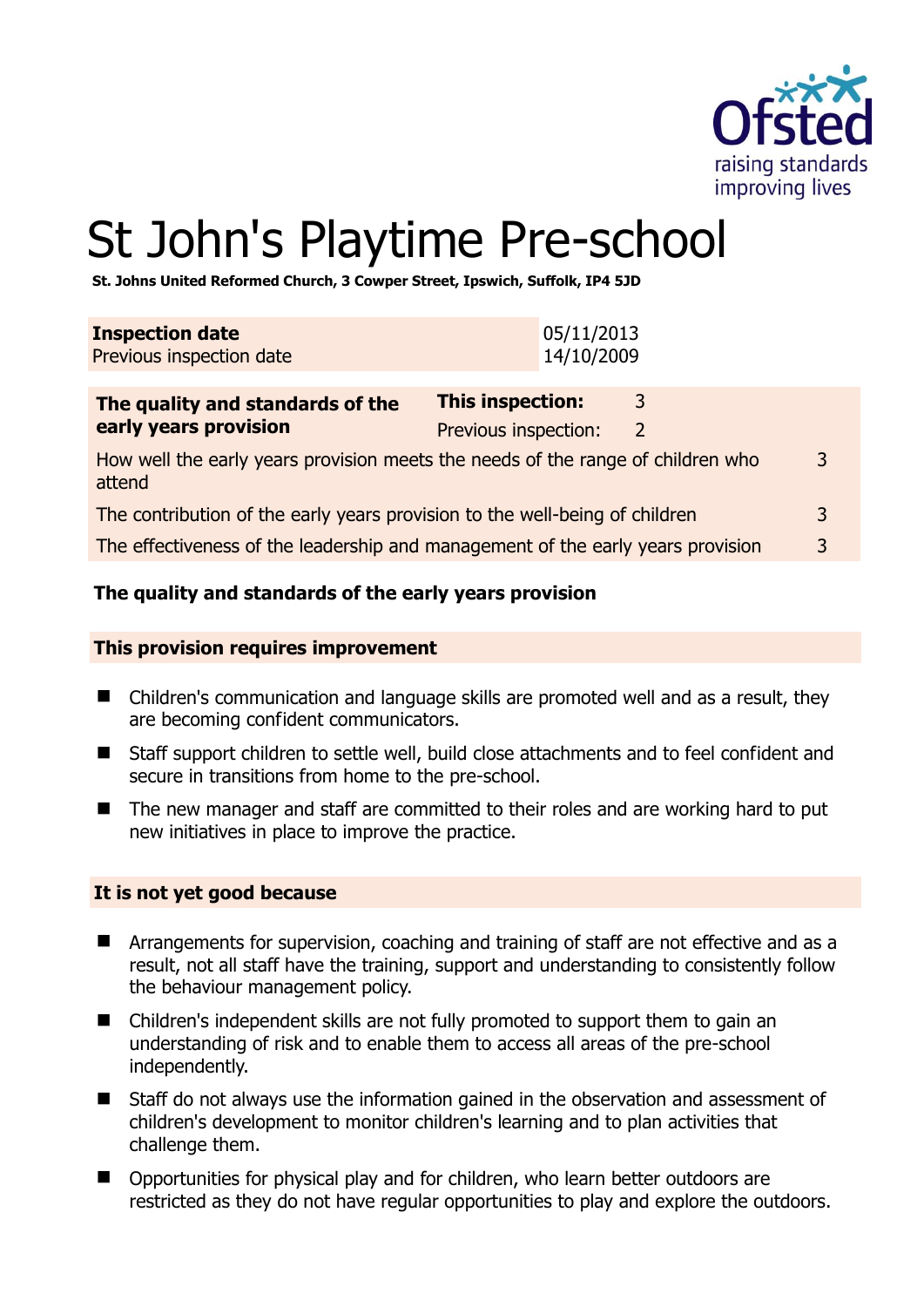#### **Information about this inspection**

Inspections of registered early years provision are:

- $\bullet$  scheduled at least once in every inspection cycle the current cycle ends on 31 July 2016
- scheduled more frequently where Ofsted identifies a need to do so, for example where provision was previously judged inadequate
- **•** brought forward in the inspection cycle where Ofsted has received information that suggests the provision may not be meeting the legal requirements of the Early Years Foundation Stage or where assessment of the provision identifies a need for early inspection
- **•** prioritised where we have received information that the provision is not meeting the requirements of the Early Years Foundation Stage and which suggests children may not be safe
- scheduled at the completion of an investigation into failure to comply with the requirements of the Early Years Foundation Stage.

#### **Inspection activities**

- $\blacksquare$  The inspector observed activities in both the playrooms.
- $\blacksquare$ The inspector held meetings with the managers of the pre-school, spoke to staff and interacted with the children.

■ evidence of suitability of staff working within the pre-school, the provider's self-The inspector looked at children's assessment records, planning documentation, evaluation and a range of other documentation.

- $\blacksquare$ The inspector also took account of the views of parents and carers spoken to on the day of inspection.
- $\blacksquare$  The inspector conducted a joint observation with the manager.

# **Inspector**

Moira Oliver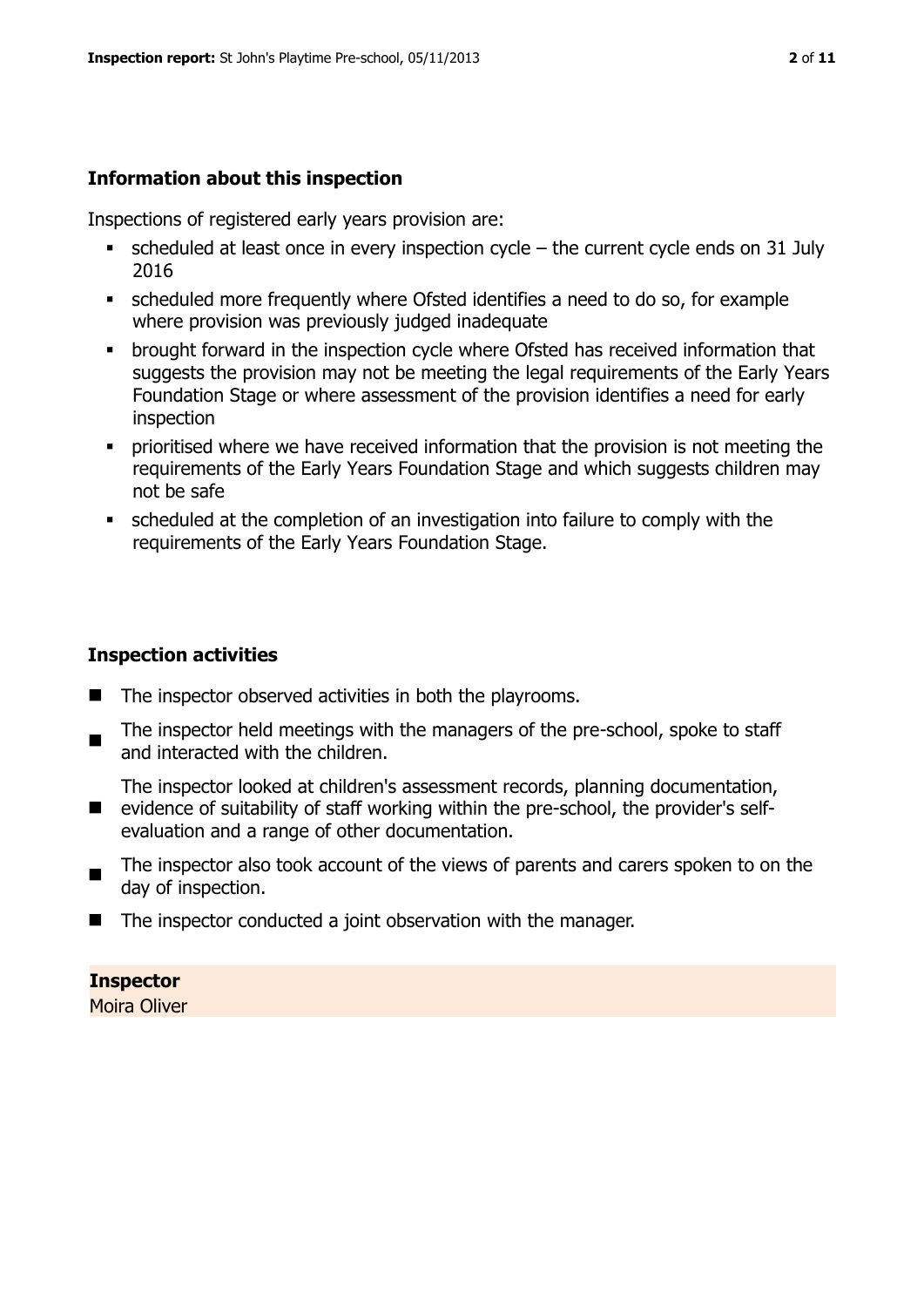#### **Full report**

#### **Information about the setting**

St John's Playtime Pre-school was registered in 1992 on the Early Years Register. It operates from two upstairs rooms within St. John's United Reform Church, situated in the North East area of Ipswich, Suffolk. It is managed by a voluntary committee made up of parents of some of the children, who attend the pre-school and serves the local area. The pre-school is on the first floor and there is lift access to ensure that it is accessible to all families. There is an enclosed area available for outdoor play.

The pre-school opens Monday to Friday during school term times. Sessions are from 9am until 12 noon and from 12.30pm until 3.30pm. There is also a lunch club available to enable children to stay all day. Children attend for a variety of sessions. The pre-school also runs a holiday club for children in the early years age group, for four weeks in the summer holidays. There are currently 53 children attending, who are within the early years age group. The pre-school provides funded early education for two-, three- and four-year-old children. It supports a number of children, who speak English as an additional language and children with special educational needs and/or disabilities.

The pre-school employs nine members of childcare staff. Of these, one holds a BA (Honours) degree in early childhood studies, three hold appropriate early years qualifications at level 4 and five hold early years qualifications at level 3.

#### **What the setting needs to do to improve further**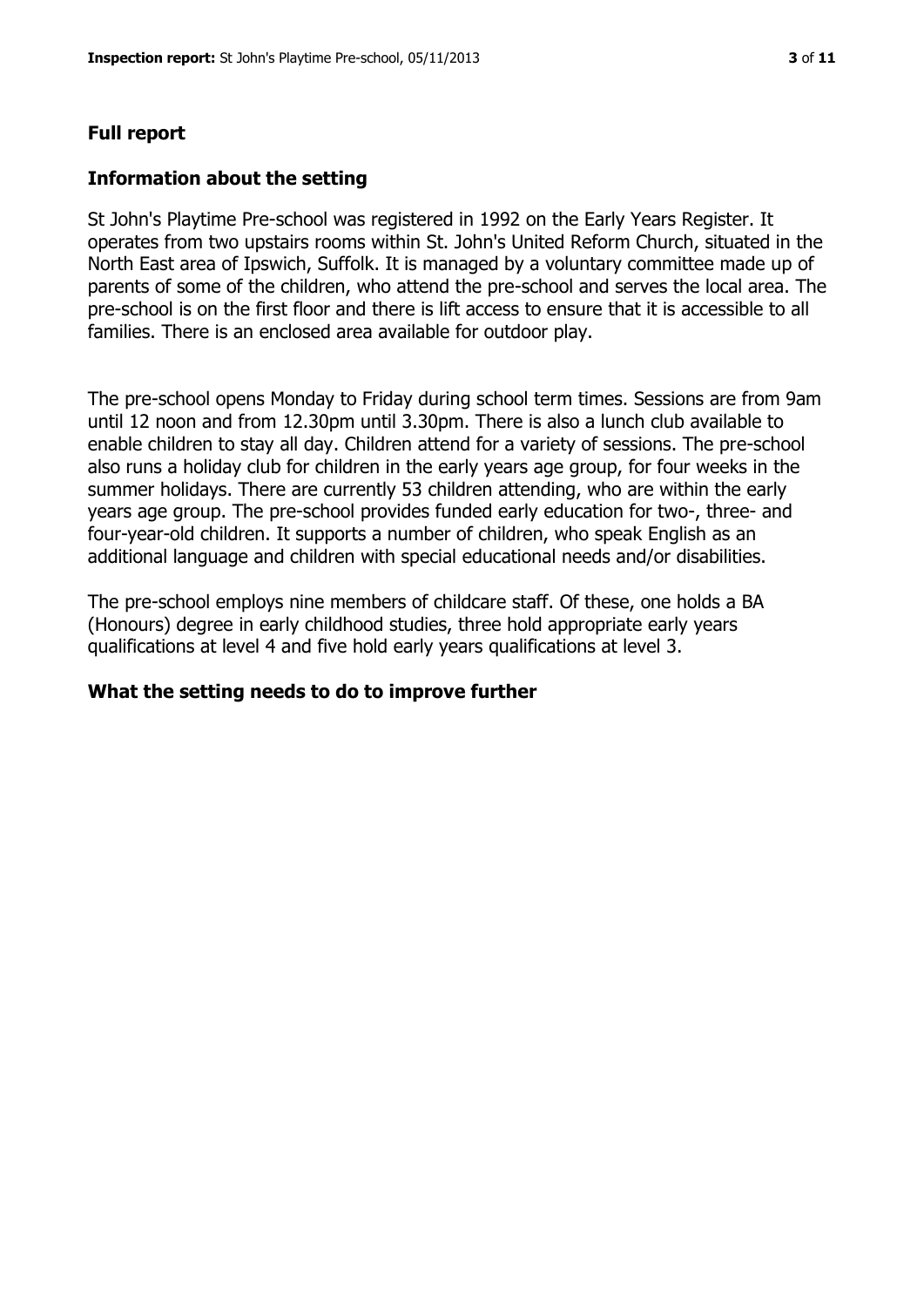# **To meet the requirements of the Early Years Foundation Stage the provider must:**

- ensure that all staff are consistent in their implementation of the behaviour policy and that children are respected, feel confident and secure their self-esteem
- $\blacksquare$  ensure that appropriate arrangements are in place for the supervision of staff; with particular reference to enabling them to identify training needs and receive coaching and training to improve their personal effectiveness.

#### **To further improve the quality of the early years provision the provider should:**

- $\blacksquare$  improve the planning, observation and assessment process to consistently identify children's skills and areas for development and use the information gathered to provide appropriate challenge for all children
- improve access to physical activities both indoors and outdoors to provide children with more opportunities to practise and develop their physical skills and to extend their learning in the outdoors
- $\blacksquare$  promote children's independence and support them to gain an understanding of risk through activities that encourage them to move freely in all areas and help in preparing their own snacks.

#### **Inspection judgements**

# **How well the early years provision meets the needs of the range of children who attend**

Staff understand how to promote children's learning and development and support the children to make progress. As a result, children develop the basic skills they need for school. Many of the children show enthusiasm for learning and are keen to take part in activities. The quality of teaching is generally good. Staff prioritise children's communication and language skills and work with small groups of children, with mixed abilities, daily. Children take turns to take part in activities where communication and interactions are the focus. As a result, staff have noticed that children are becoming confident communicators and are more able to express themselves.

Staff promote the children's use of literacy and children enjoy making patterns in the sand tray. They provide lots of opportunities for them to see and recognise their own names. For example, individual trays and coat pegs all have their names on and they find their own name card to post in the box when they come to snack time. Older, more able children use their name cards to copy as they write their own names on their pictures.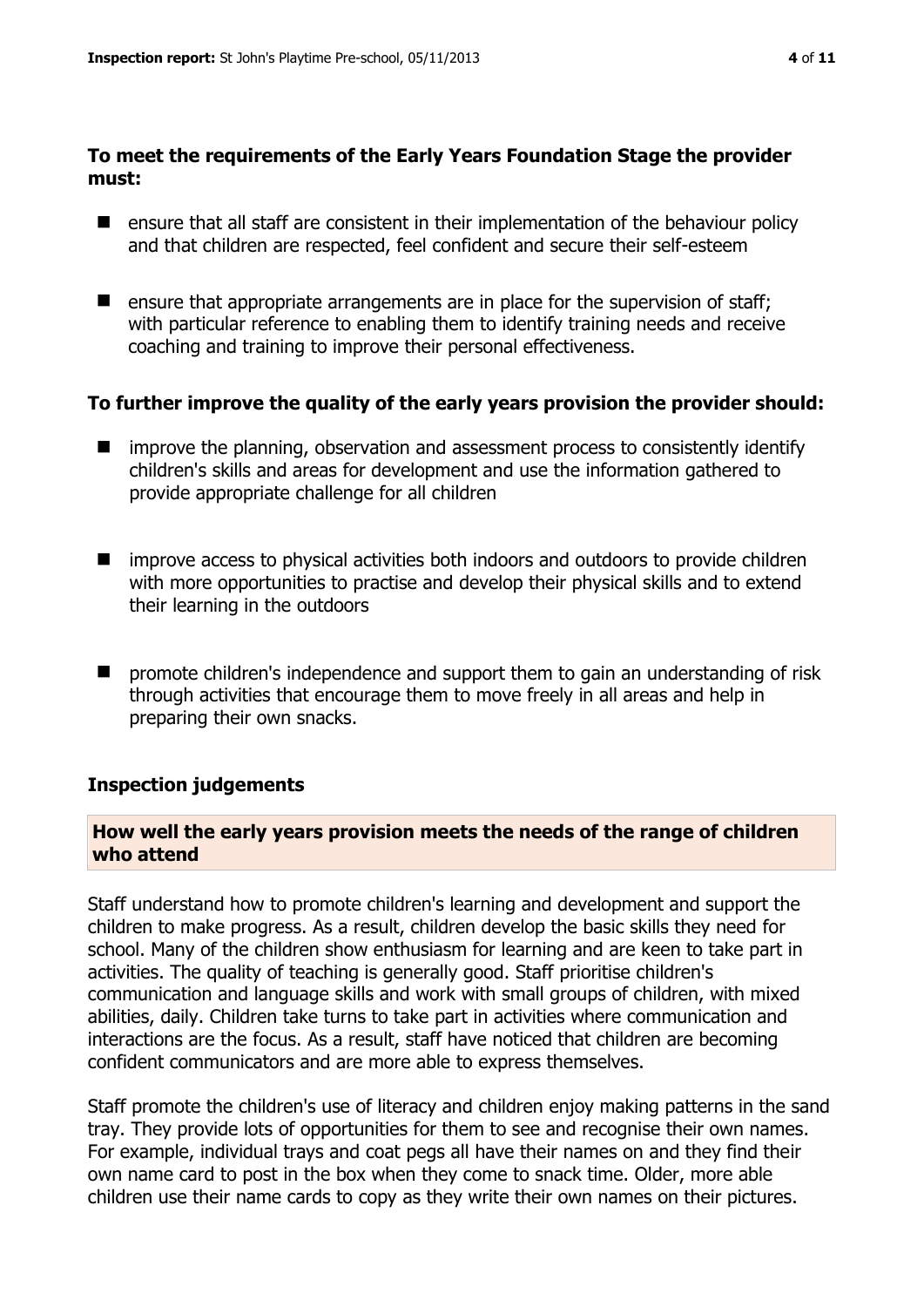Parents are involved in their child's learning within the pre-school. For example, children choose books to take home to share with their parents. They take turns to take home Henry, the pre-school teddy bear. A book accompanies the bear and parents have written some valuable accounts of Henry's time in their home and some have included photographs. Children use their imaginations as they play together, feeding 'babies' in the role play area and making up stories about the knights on horseback. They are able to move the resources into other areas of the pre-school and add the knights and other figures to the play dough and coat the dough with the sand to make cakes. Children cooperate with each other as they use the play tools to mend the small partition fence around the climbing frame. Many know how to use each tool and make pretend holes with the drill and cut with the saw.

Staff support children with special educational needs and/or disabilities and those, who speak English as an additional language well. They work closely with parents and other agencies involved with the children to provide a consistent approach. Staff regularly use signing and gestures with all children to aid communication. They take an interest in each child's home language and find out a few important words to use with the children and ask parents to write 'welcome' in their language to display. Staff make regular observations and assessments of children's learning and development. They record them and share the records with parents during parents' evenings or on request to ensure they are involved. Children's next steps in their development are identified and usually added to the plans for the following week. Most children's records form an accurate picture of the child's development and progress. However, the information gathered through this process is not used as effectively to identify children's skills and areas for development or used to plan challenging activities for all children.

#### **The contribution of the early years provision to the well-being of children**

Children are supported to form secure emotional attachments with their key person, other staff and their peers. On the whole, they are confident, happy and enjoy the company of their friends. Staff visit the children in their own homes before they start at the pre-school, so they can get to know the children and their families in their own environments. Children are then familiar with their key person and this ensures that transitions from home to the pre-school are as smooth as possible. Staff invite the parents to share family photographs and they make individual photograph albums for many of the children. Children share these with their friends and the staff to help them settle and provide them with a strong sense of belonging. Children are supported well with their transitions into school. A range of uniforms from local schools are provided for children to dress-up in and they talk about the schools as they share photographs. Teachers are invited in to meet the children and to look at their developmental records to help them to get to know the children, their abilities and interests before they start.

On the whole, the staff treat the children with respect and support them to manage their behaviour. They get down to the children's own level and calmly use clear explanations to help the children to understand simple pre-school rules and appropriate behaviour. For example, they talk to the children about sharing, taking turns and being kind to each other. Children are cared for in a very safe environment and are well supervised. However,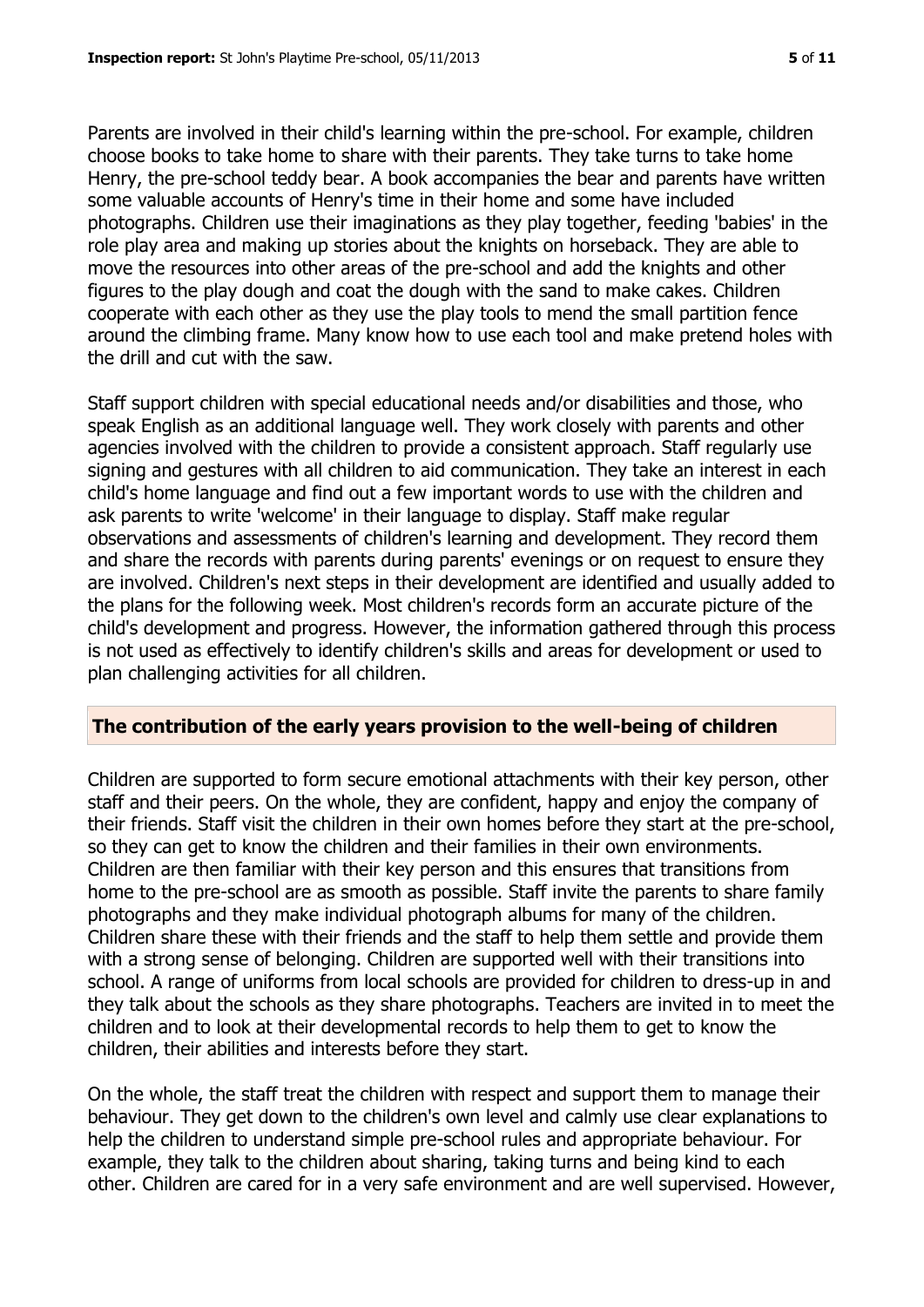opportunities are often missed to teach children how to manage risks themselves and increase their independent skills. For example, they are told that only four children are allowed in the physical area with the climbing frame at any one time. This gives them a false sense that if there are only four children in the area, they will be safe. Children are not taught how to judge for themselves what the risks are and how to avoid them. They do not take part in preparing snacks if the fruit needs cutting and therefore, do not learn how to use knives safely. In addition, due to the design of the building, staff accompany children to the toilet and have not considered how they could make the area safer for children to access the toilets independently.

Children learn to keep themselves healthy as they take part in hand-washing routines before eating and talk about foods that are good for them during snack and mealtimes. They have access to an outdoor area and a range of equipment to support physical development. However, the outdoor area is not used if the ground is wet and this limits the opportunities for children, who learn better outdoors during the autumn and winter months. Children's access to the climbing frame is also limited when there are already four children on it or when there is no adult supervising. Children, who are less confident or do not yet have the skills and language to ask, miss opportunities to practise and develop their climbing and balancing skills.

# **The effectiveness of the leadership and management of the early years provision**

Staff work as a close and supportive team under the guidance and support of the new manager. They are open to new ideas and are beginning to reflect on their practice and make changes to benefit the children. For example, the introduction of small group work to encourage children's communication skills has been successful. The manager is motivated and has a clear plan of action in place for improvement. For example, she intends to provide each member of staff with time to work on their key children's developmental records to ensure that planning meets the needs of all children. She has plans to conduct regular supervision for all staff to identify their strengths and areas they need to develop, to support their professional development. Historically, they have annual appraisals and any training they wish to attend is encouraged and supported. However, this inspection was carried out as a result of a recent complaint about the pre-school, received by Ofsted. The inspection has highlighted that existing systems for monitoring of staff are ineffective, resulting in inconsistent practice with regard to behaviour management. The complaint also highlighted that the manager, at the time, did not have sufficient knowledge and skills to deal with complaints effectively. The pre-school now has a new manager, who has a full understanding of all the policies and is confident to follow procedures effectively.

Staff have a suitable knowledge and understanding of how children learn and generally support them to make progress. They understand their responsibilities in meeting the safeguarding and welfare requirements of the Statutory framework for the Early Years Foundation Stage. Children are protected from abuse and neglect because the staff are secure in their knowledge and understanding of child protection issues. They have attended appropriate training in safeguarding and a clear set of policies and procedures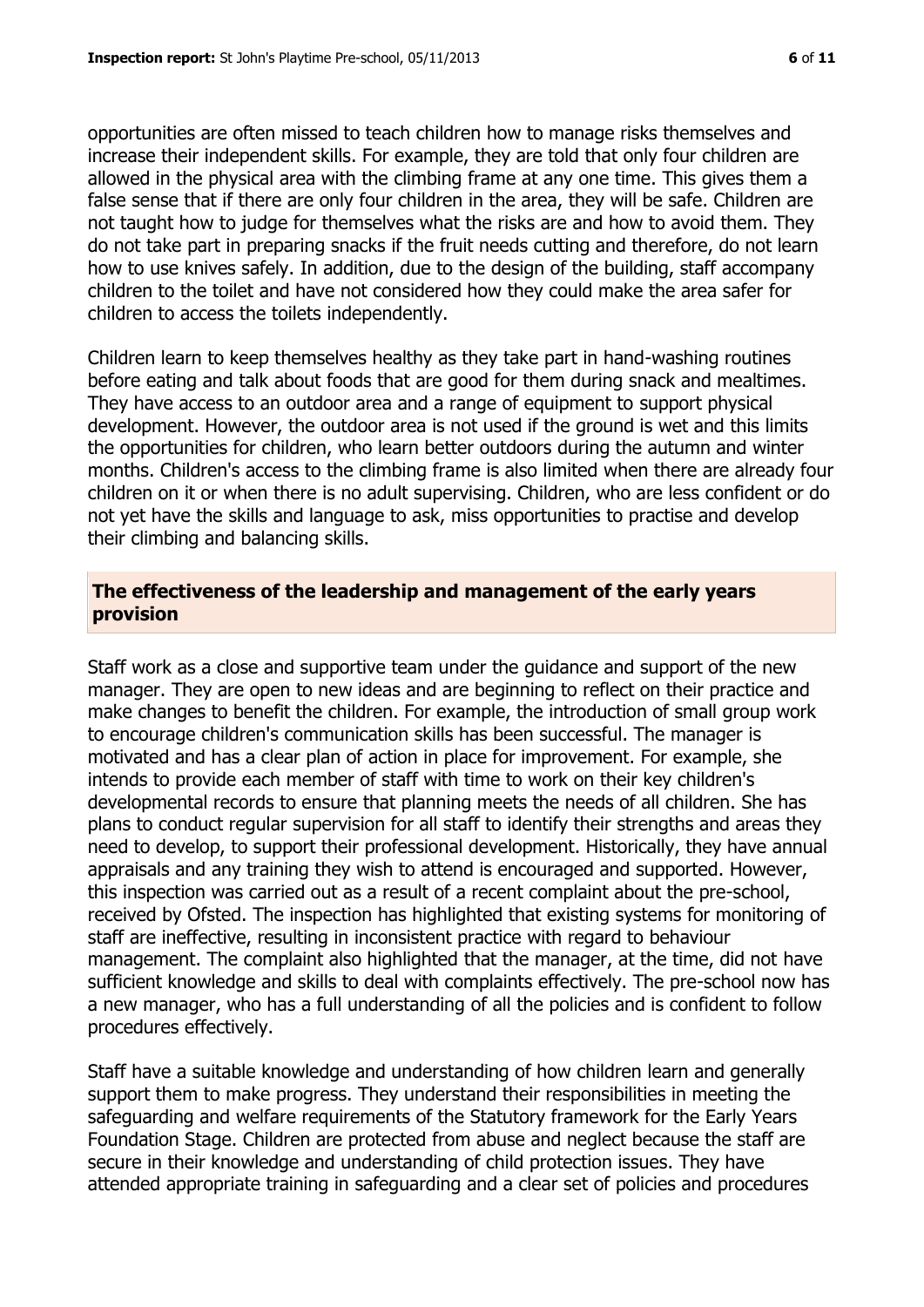support their practice. Staff understand the need for confidentiality and follow the preschool's policies. The premises are safe and secure and the main door is monitored to ensure children cannot leave unattended and unauthorised persons cannot gain access. Risk assessments are carried out and daily checks of the premises ensure that children are safe. Recruitment procedures are thorough and the provider understands about informing Ofsted of any changes.

Most parents speak highly of the staff and find them friendly and approachable. They state that they are kept well informed about their child's learning and development and are pleased with their progress. The pre-school builds close links with the local schools and other agencies involved with the children. They work closely with the local authority, valuing the support and the opportunity to try new ideas to improve the quality of the provision further.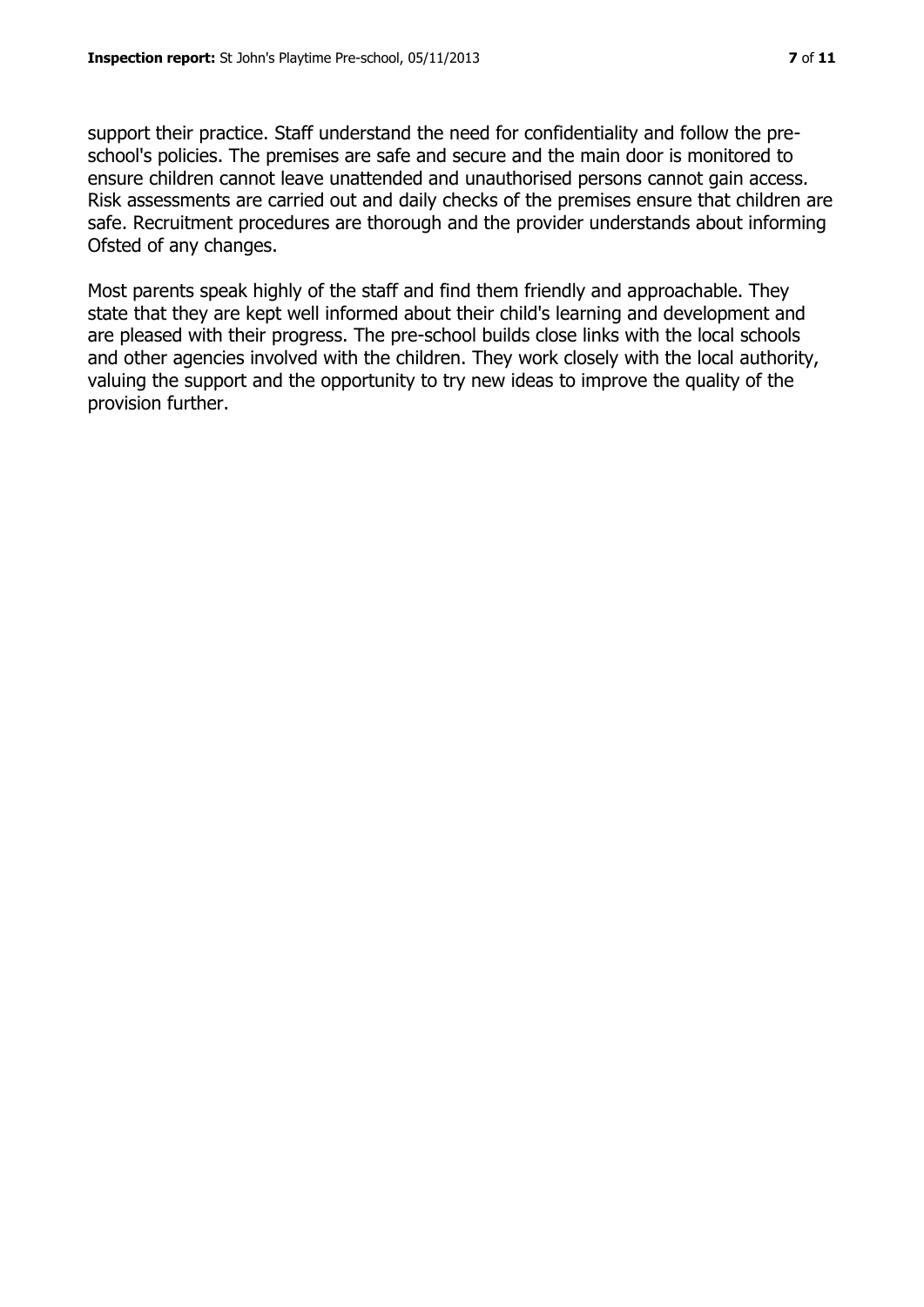# **What inspection judgements mean**

# **Registered early years provision**

| <b>Grade</b> | <b>Judgement</b>        | <b>Description</b>                                                                                                                                                                                                                                                                                                                                                                                |
|--------------|-------------------------|---------------------------------------------------------------------------------------------------------------------------------------------------------------------------------------------------------------------------------------------------------------------------------------------------------------------------------------------------------------------------------------------------|
| Grade 1      | Outstanding             | Outstanding provision is highly effective in meeting the needs<br>of all children exceptionally well. This ensures that children are<br>very well prepared for the next stage of their learning.                                                                                                                                                                                                  |
| Grade 2      | Good                    | Good provision is effective in delivering provision that meets<br>the needs of all children well. This ensures children are ready<br>for the next stage of their learning.                                                                                                                                                                                                                        |
| Grade 3      | Requires<br>improvement | The provision is not giving children a good standard of early<br>years education and/or there are minor breaches of the<br>safeguarding and welfare requirements of the Early Years<br>Foundation Stage. It will be monitored and inspected within<br>twelve months of the date of this inspection.                                                                                               |
| Grade 4      | Inadequate              | Provision that is inadequate requires significant improvement<br>and/or enforcement action. The provision is failing to give<br>children an acceptable standard of early years education and/or<br>is not meeting the safeguarding and welfare requirements of<br>the Early Years Foundation Stage. It will be monitored and<br>inspected again within six months of the date of this inspection. |
| Met          |                         | The provision has no children on roll. The inspection judgement<br>is that the provider continues to meet the requirements for<br>registration.                                                                                                                                                                                                                                                   |
| Not met      |                         | The provision has no children on roll. The inspection judgement<br>is that the provider does not meet the requirements for<br>registration.                                                                                                                                                                                                                                                       |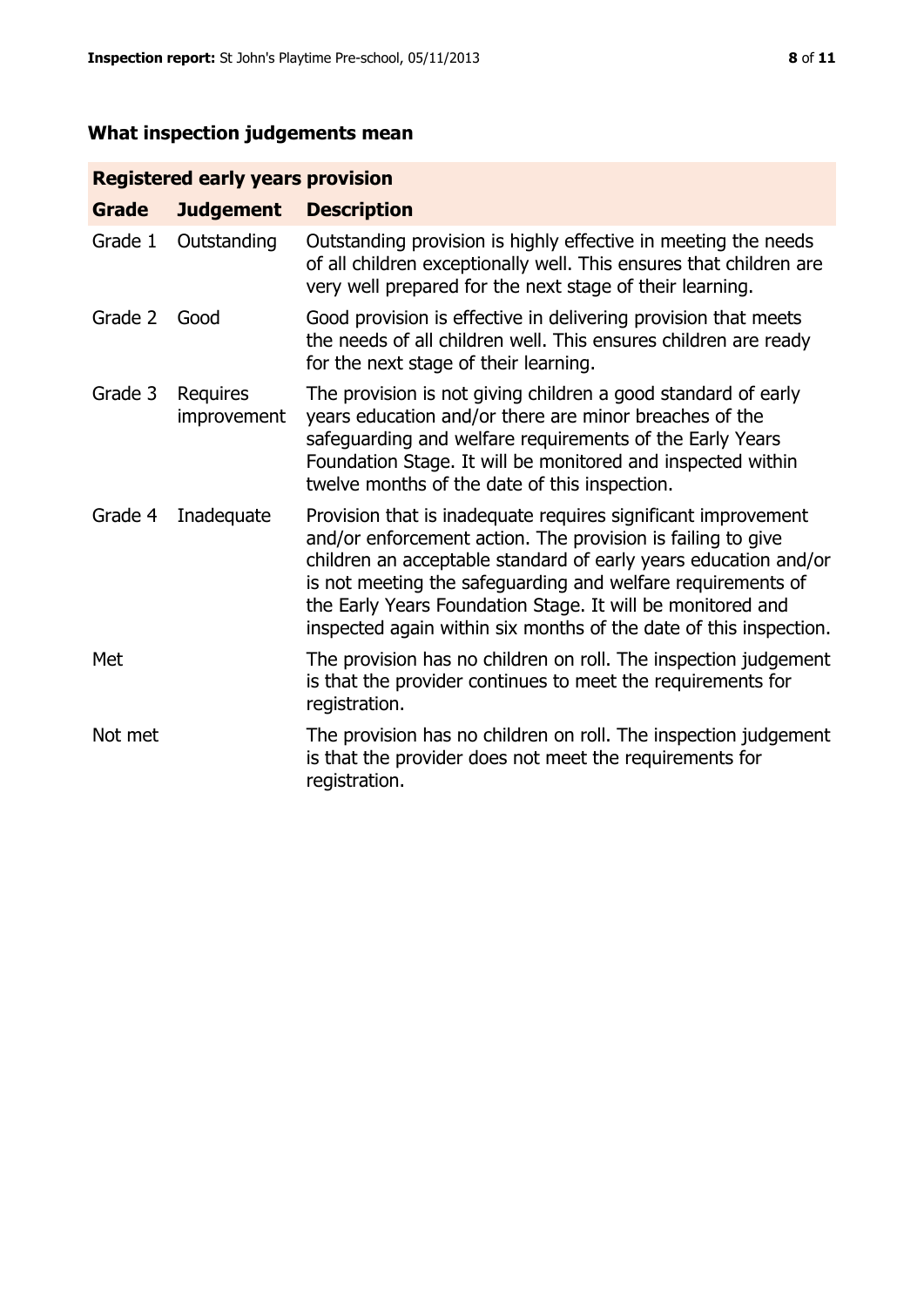# **Inspection**

This inspection was carried out by Ofsted under sections 49 and 50 of the Childcare Act 2006 on the quality and standards of provision that is registered on the Early Years Register. The registered person must ensure that this provision complies with the statutory framework for children's learning, development and care, known as the Early Years Foundation Stage.

# **Setting details**

| Unique reference number            | 251650                                  |
|------------------------------------|-----------------------------------------|
| <b>Local authority</b>             | <b>Suffolk</b>                          |
| <b>Inspection number</b>           | 937938                                  |
| <b>Type of provision</b>           |                                         |
| <b>Registration category</b>       | Childcare - Non-Domestic                |
| Age range of children              | $0 - 5$                                 |
| <b>Total number of places</b>      | 24                                      |
| Number of children on roll         | 53                                      |
| <b>Name of provider</b>            | St John's Playtime Pre-School Committee |
| <b>Date of previous inspection</b> | 14/10/2009                              |
| <b>Telephone number</b>            | 07895003974                             |

Any complaints about the inspection or the report should be made following the procedures set out in the guidance *'Complaints procedure: raising concerns and making complaints* about Ofsted', which is available from Ofsted's website: www.ofsted.gov.uk. If you would like Ofsted to send you a copy of the guidance, please telephone 0300 123 4234, or email enquiries@ofsted.gov.uk.

# **Type of provision**

For the purposes of this inspection the following definitions apply:

Full-time provision is that which operates for more than three hours. These are usually known as nurseries, nursery schools and pre-schools and must deliver the Early Years Foundation Stage. They are registered on the Early Years Register and pay the higher fee for registration.

Sessional provision operates for more than two hours but does not exceed three hours in any one day. These are usually known as pre-schools, kindergartens or nursery schools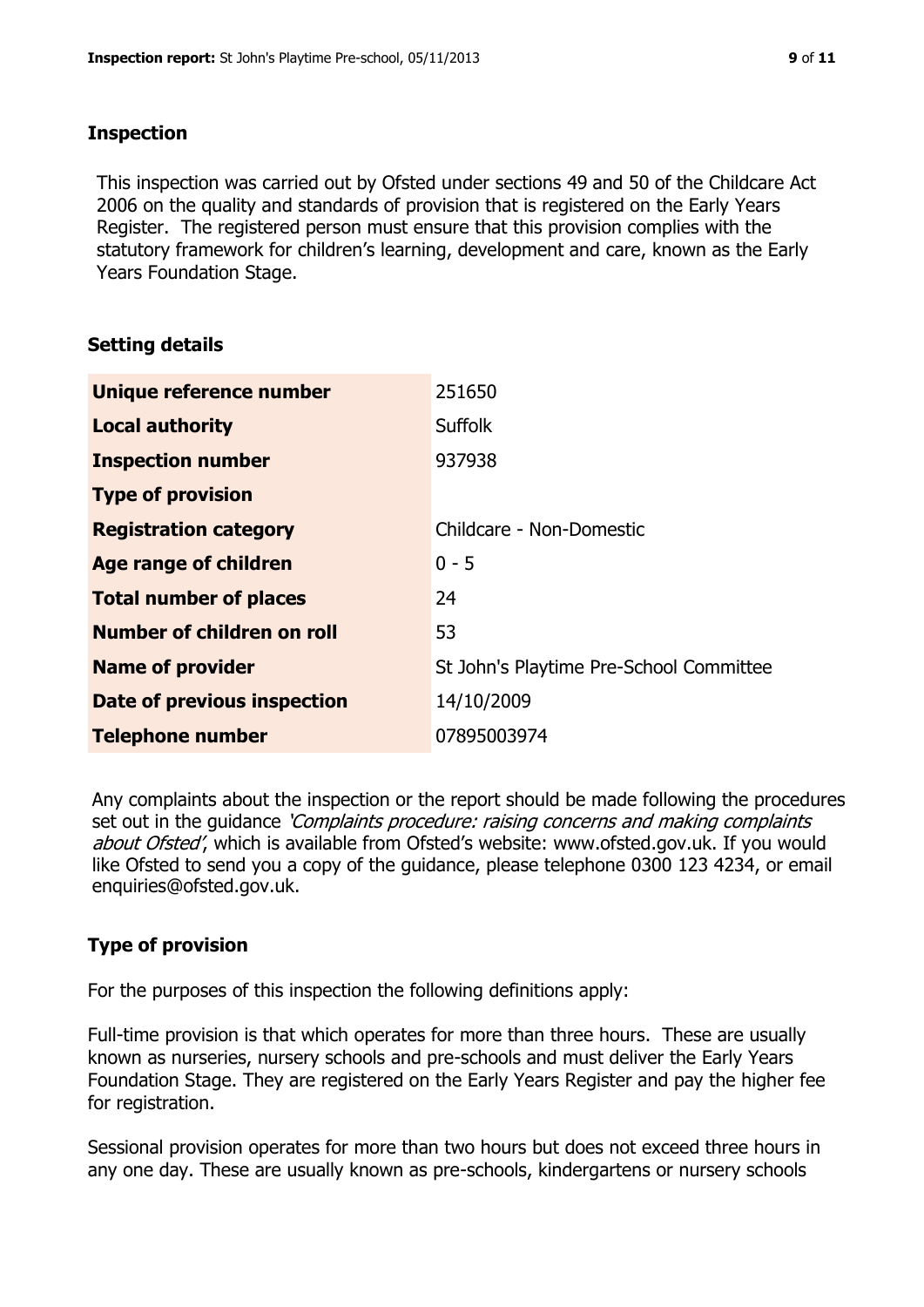and must deliver the Early Years Foundation Stage. They are registered on the Early Years Register and pay the lower fee for registration.

Childminders care for one or more children where individual children attend for a period of more than two hours in any one day. They operate from domestic premises, which are usually the childminder's own home. They are registered on the Early Years Register and must deliver the Early Years Foundation Stage.

Out of school provision may be sessional or full-time provision and is delivered before or after school and/or in the summer holidays. They are registered on the Early Years Register and must deliver the Early Years Foundation Stage. Where children receive their Early Years Foundation Stage in school these providers do not have to deliver the learning and development requirements in full but should complement the experiences children receive in school.